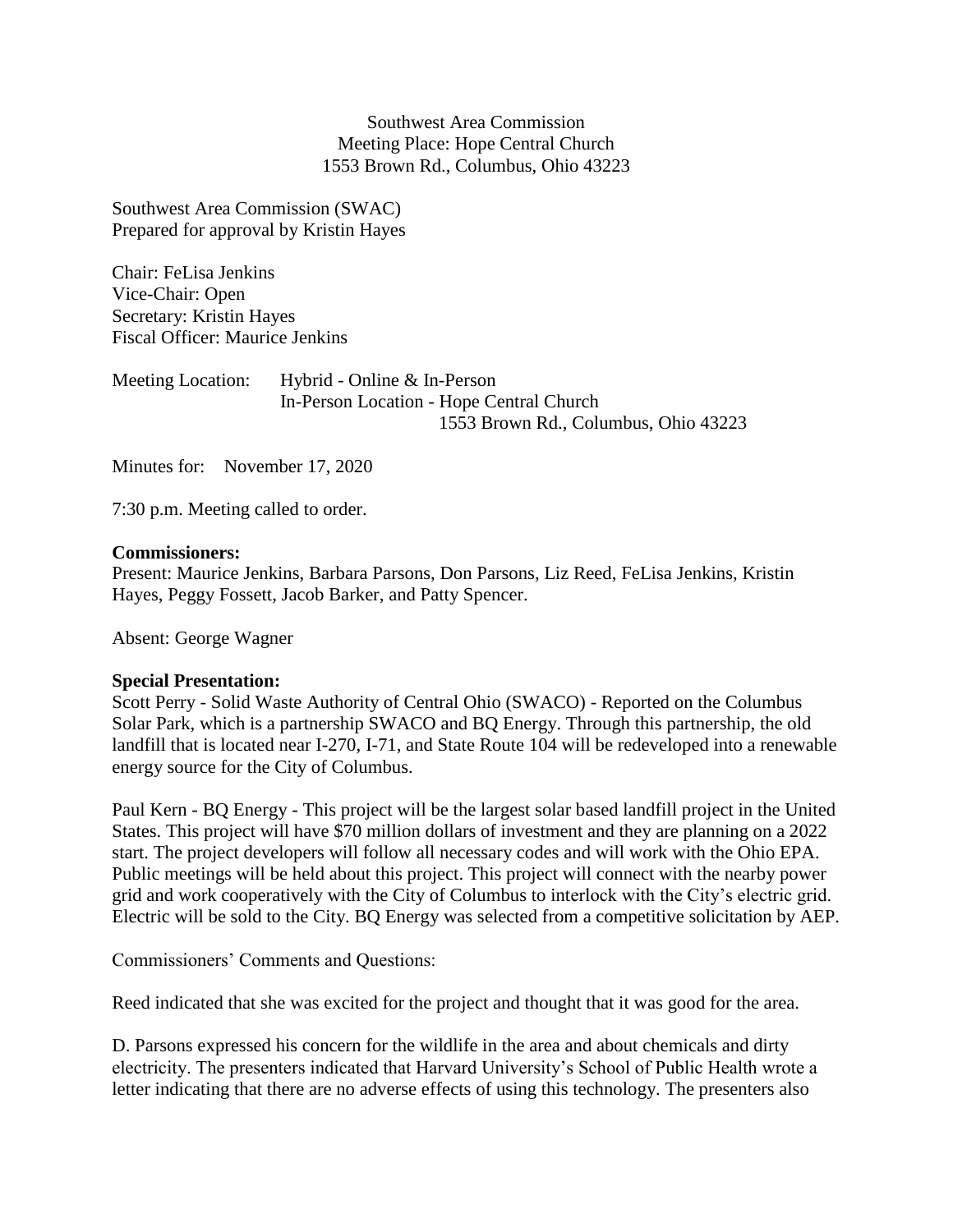said fences will be put up in the area and the technology is wildlife friendly. The solar panels are not made with heavy metals. The technology will absorb the light, and will result in cooling instead of heat and there will be no net temperature change.

Spencer asked if there would be an increased price of electricity. The presenters were not able to answer this question.

M. Jenkins asked about the electricity conversion process. The presenters explained that there is electricity conversion when there is less sunlight, but that the electricity conversion will be much less than during the peak sunlight seasons.

D. Parsons asked if the SWAC will have increased funds through this project. There was a discussion of a pilot payment based on megawatt capacity.

# **Regular Reports:**

Beth Fairman Kinney – Spoke about the following items:

- Community Choice Aggregation
- Martin Luther King, Jr. oratorical for K-12 students.
- Regarding the area between Harmon Ave. and the Scioto River, the north side of Greenlawn, Franklinton Area Commission would like more discussion. There is not currently an area commission in jurisdiction in that area. There needs to be a legislative notion to get this into the city code. When there are zoning requests for this area, there is no need to present to either area commission. In regards to 972 Harmon Ave., there is an opportunity to speak about it. There will be a presentation to the BZA for a variance request. The contractor will set up a meeting between the SWAC and Franklinton AC. The SWAC had recently changed their bylaws to cover this area as part of the SWAC jurisdiction, but since it is not in city code yet, this is not officially part of the Commission's purview. It is the entry into the city code that makes this coverage official.
- Mayor's Budget Meeting thanked all of those who attended the virtual meeting for their attendance.

Nancy Pryor Sully – Provided information on the upcoming meetings: Interfaith, Franklin County Commissioners Meeting, and the safety measures for the City and County to slow the spread of COVID-19. Information was also provided regarding an upcoming action plan meeting and joint public meeting on Issue 1.

## **Chair's Announcements:**

## **Routine Business:**

Zoning Chair: M. Jenkins motioned to vote Spencer as the Zoning Chair of the SWAC; Reed seconded the motion. Result: Unanimous Approval

M. Jenkins noted that the Vice-Chair of the SWAC is currently open and indicated that he would like to nominate D. Parsons for this position, if D. Parsons would accept it. D. Parsons stated that he is not interested in this position right now. Reed also indicated that she is not interested. It was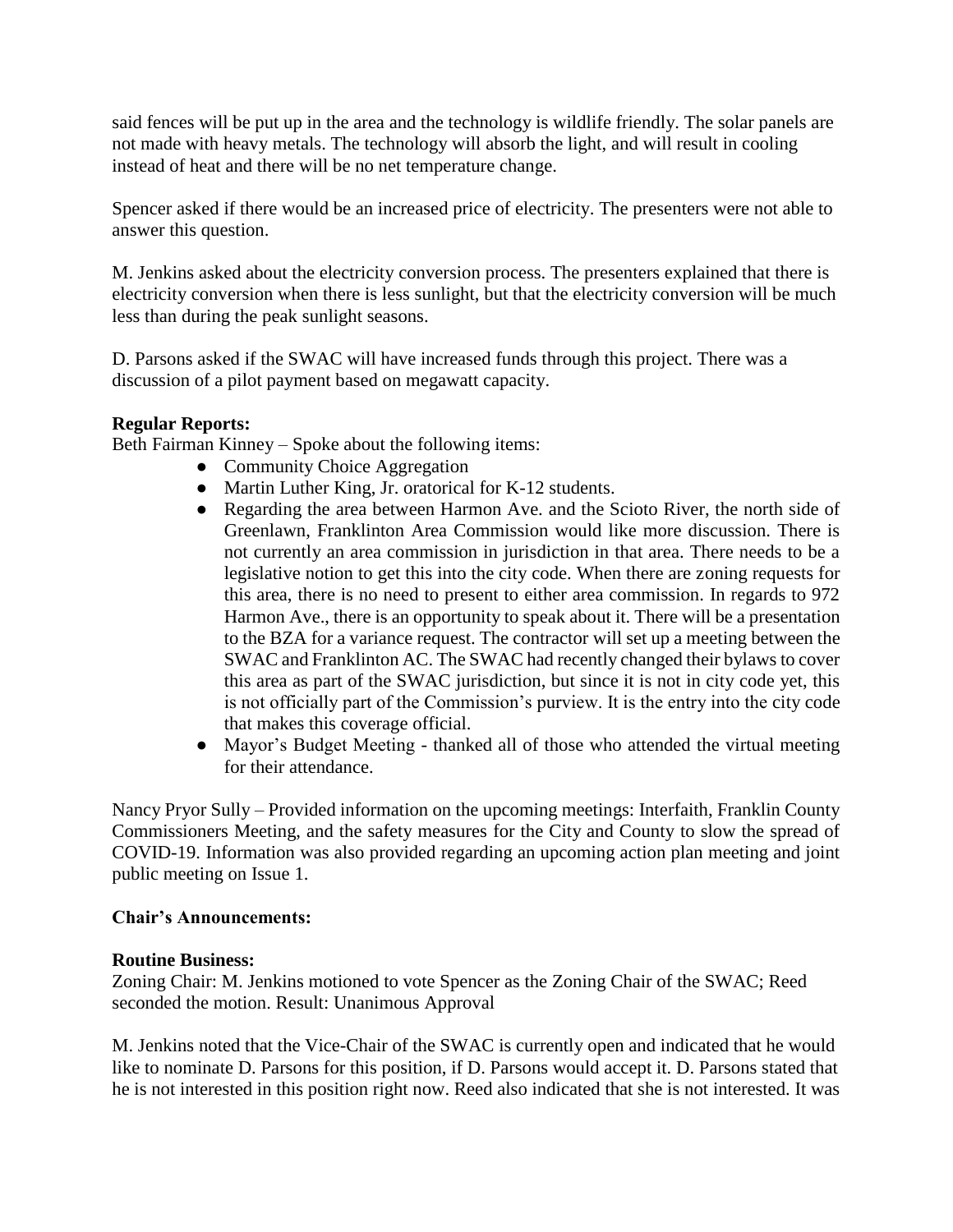explained that while the Vice-Chair position is open, those duties related to Vice-Chair go to the Secretary. No commissioners self-nominated for this open position.

Spencer asked if it would be possible for the SWAC to have a key to the church for the meetings. Barker said that he would have to ask.

A previous meeting attendee of the SWAC reached out to the commission to see if he could have his name removed from the record from that meeting. Fairman Kinney indicated that she would look into a public records question and will contact the City Attorney regarding this. Reed said that it's not a requirement to have SWAC meeting minutes posted on the Commission's website, and those specific meeting minutes could be taken down.

Barker motioned to remove the September 2020 meeting minutes from the SWAC website. M. Jenkins seconded the motion. Result: Unanimous Approval. Reed to take this specific meeting minutes off the website.

# **Unfinished Business:**

## **New Business:**

Upcoming Zonings within the SWAC jurisdiction:

- 2333 Harrisburg Pike Fairman Kinney said that this group asked to postpone their January 2021 site visit. The last time this property came to the Commission, a number of visitors were present for the meeting. Due to COVID-19, Fairman Kinney asked if the Commission would like to have a completely virtual meeting if neighbors want to speak when this property returns. She explained that, as of right now, the Commission does not know what the Governor's orders will be regarding COVID-19 and the number of people allowed to gather. Barker noted that the church is waiting on the Governor's orders as well and if there would be larger turnout in person, the church would need to prepare in advance. He said they will need to know who will attend so that assigned seating can be determined to meet capacity protocol. Fairman Kinney stated that RSVPs can not be required at public meetings. Reed suggested a virtual meeting, since all people can call in and listen with a phone and Fairman Kinney can mute and unmute participants.
- Cooper Stadium will be coming back again soon.
- F. Jenkins stated that individuals who are interested in asking questions at the virtual meetings can RSVP ahead of time and submit questions beforehand so that everyone can be prepared. She suggested a meeting for the commissioners at the end of December 2020 to make sure that the commissioners are prepared for virtual meetings.
- Fairman Kinney to continue to set up virtual meetings for the Commission. Additionally, she is able to schedule a test for the commissioners. Additionally, it was suggested that commissioners can share computers for the virtual meeting if they wanted to. Reed motioned for a technology test (online or over the phone) for the SWAC on

December 8th, 2020 at 7:30pm to ensure access to virtual meeting platforms. M. Jenkins seconded the motion. Result: Unanimous Approval.

● 1908 Brown Road - disabled trucks at the north side of the lot in Franklin Township. Placards are on the vehicles that show what types of materials are carried by these trucks; the placards say radioactive on them.